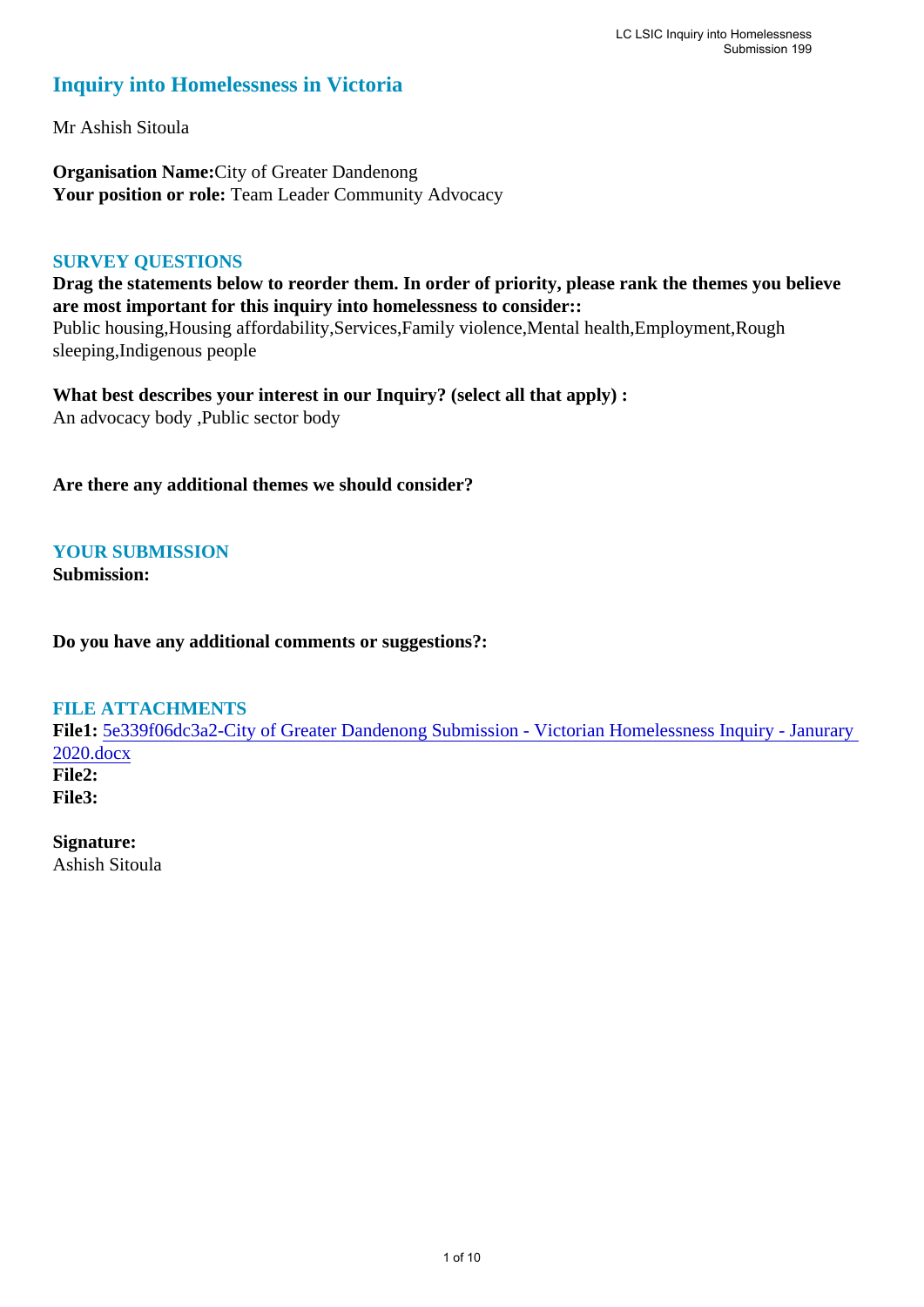

# **City of Greater Dandenong's submission to Parliament of Victoria's Inquiry into Homelessness in Victoria**

**31 January 2020** 

For inquiries, please contact: **Community Advocacy Unit City of Greater Dandenong**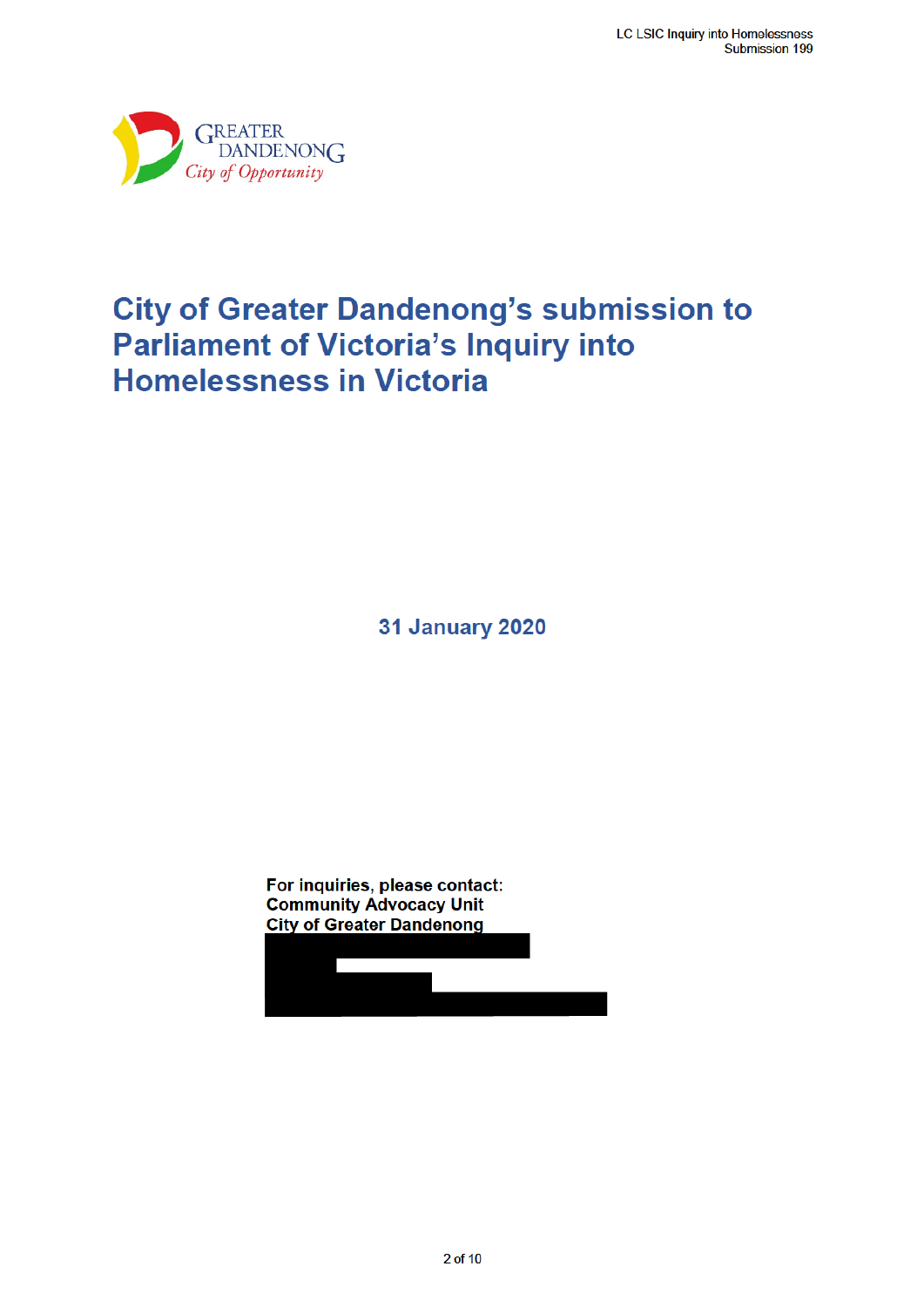# TABLE OF CONTENTS

| Introduction                                                                                              | 3              |
|-----------------------------------------------------------------------------------------------------------|----------------|
| Definitions for the purpose of this submission                                                            |                |
| Scale and nature of homelessness in Greater<br>Dandenong - social conditions impacting on<br>homelessness | 5              |
| <b>Homelessness</b>                                                                                       | 5              |
| Overcrowding                                                                                              | 5              |
| Population and demographic profiles                                                                       | 5              |
| Social and economic vulnerabilities                                                                       | $\overline{7}$ |
| <b>Recommendations</b>                                                                                    | 9              |
| Conclusion                                                                                                | 9              |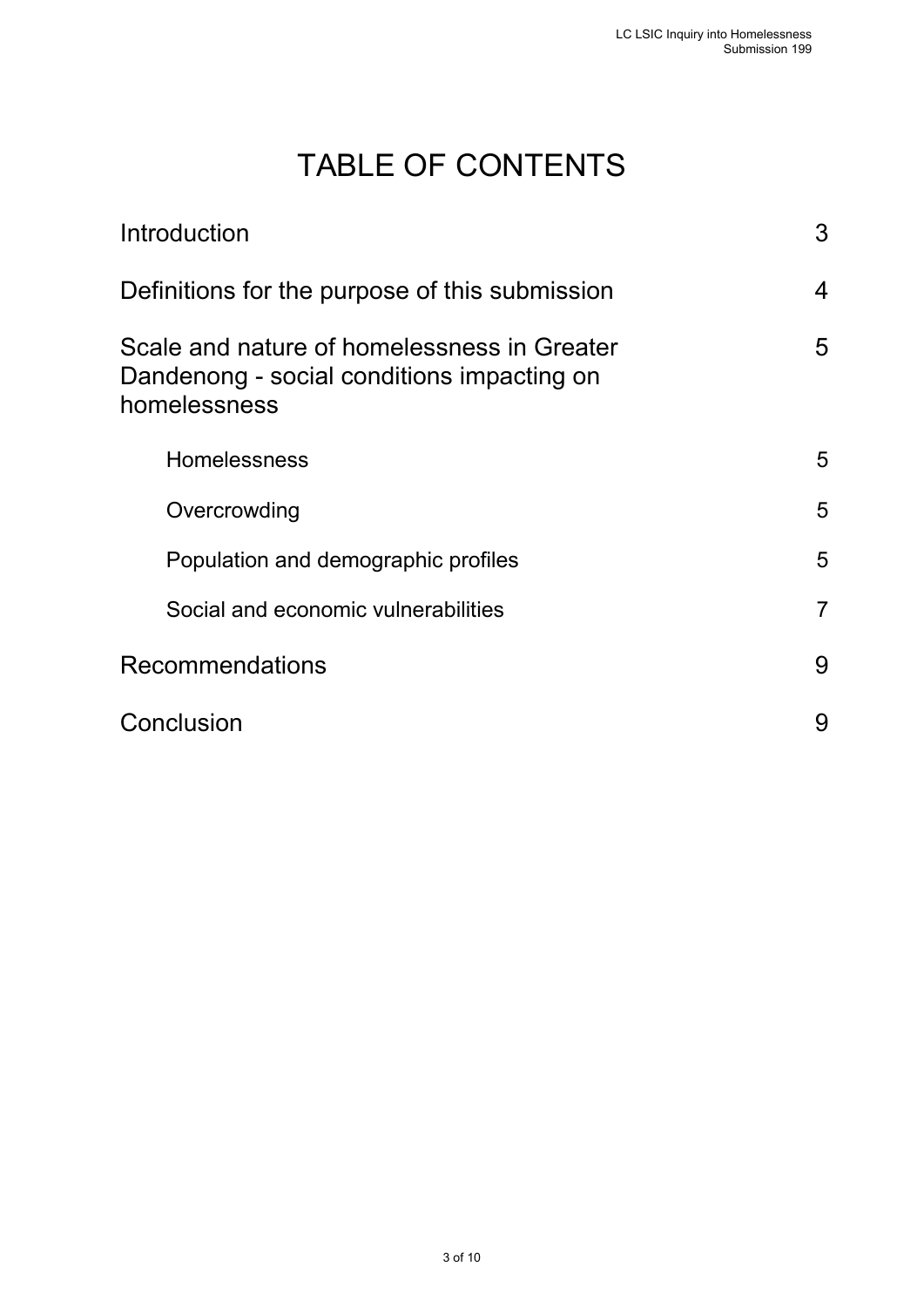# **Introduction**

The City of Greater Dandenong (Council) welcomes the opportunity to make a submission to the Parliament of Victoria's Inquiry into Homelessness. This submission focuses on the state of homelessness in the Greater Dandenong municipality, with particular reference to the:

- 1. The scale and nature of homelessness;
- 2. The social, economic and policy factors that bear upon service delivery to local people at risk of, or experiencing, homelessness; and
- 3. Policies and practices from all levels of government that have a bearing on delivery of services to people who are homeless in the local area.

Victoria's current population of 6.7 million is expected to increase by 50 per cent to 10.1 million by 2051, with 8 million people living in greater Melbourne and 2.1 million people in Victoria's regional areas<sup>1</sup>. This is driven in part by significant net interstate migration and net overseas migration<sup>2</sup>.

Over 24,000 Victorians will be homeless tonight, including families with children, young people, older people, single adults and people with disabilities.<sup>3</sup> On average 1,100 people sleep rough in Victoria including on city streets and in parks/gardens, carparks, sporting grounds, bushland areas and coastal reserves. They are just the tip of the iceberg.

<sup>1</sup> Victoria in Future 2016, p1

<sup>2</sup> ABS Australian Demographic Statistics, September quarter 2017

<sup>3</sup> Council to Homeless Persons homelessness factsheet 2019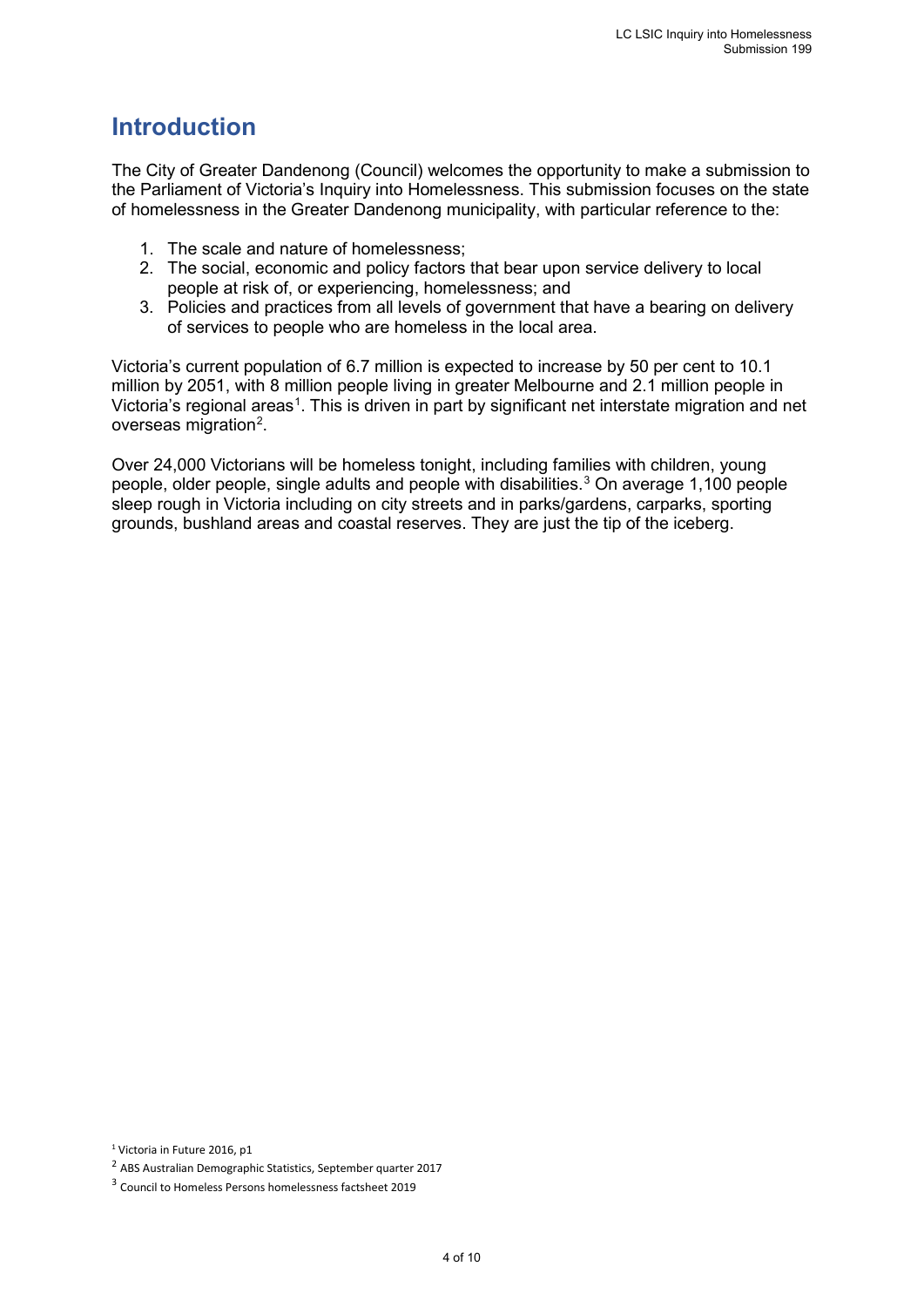# **Definitions for the purpose of this submission**

#### **Homelessness**

Homelessness is about not having a home, including a sense of security, stability, privacy, safety or the ability to control living space (Mallet, 2004). Accordingly, the Australian Bureau of Statistics (ABS) defines someone as homeless if their current living arrangement:

- Is in a dwelling that is inadequate; or
- Has no tenure, or if their initial tenure is short and not extendable; or
- Does not allow them to have control of or, access to space for social relations.

#### **Overcrowding**

To determine the number of homeless people, the ABS counts people who are living somewhere temporarily, in a boarding house, living in supported homelessness accommodation, sleeping out (or in things such as tents) and living in 'severely' crowded dwellings.

However, for the City of Greater Dandenong, this definition of "severely crowded dwellings" has been modified to 'overcrowded' dwellings for the purpose of measuring differences in the prevalence of overcrowding by geographic area and by segment of the community, as the sum of:

- 4 or more persons in a dwelling with 0 or 1 bedrooms
- 6 or more persons in a dwelling of 2 bedrooms
- 7 or more persons in a dwelling of 3 bedrooms.

The corresponding figures for Greater Dandenong are as follows:

- 2016: 5,270 dwellings or 4.1 per cent of occupied private dwellings (excluding those for which inadequate information was recorded). This was by far the highest percentage and number of overcrowded dwellings, in Victoria (second highest was Brimbank, at 2.5 per cent).
- 2011: 4,422 dwellings or 3.5 per cent of occupied private dwellings.

In 2016, the prevalence of overcrowding reached 7.2 per cent among rented households and 5.5 per cent for couples with children. These figures soar to 23 per cent for certain ethnicities.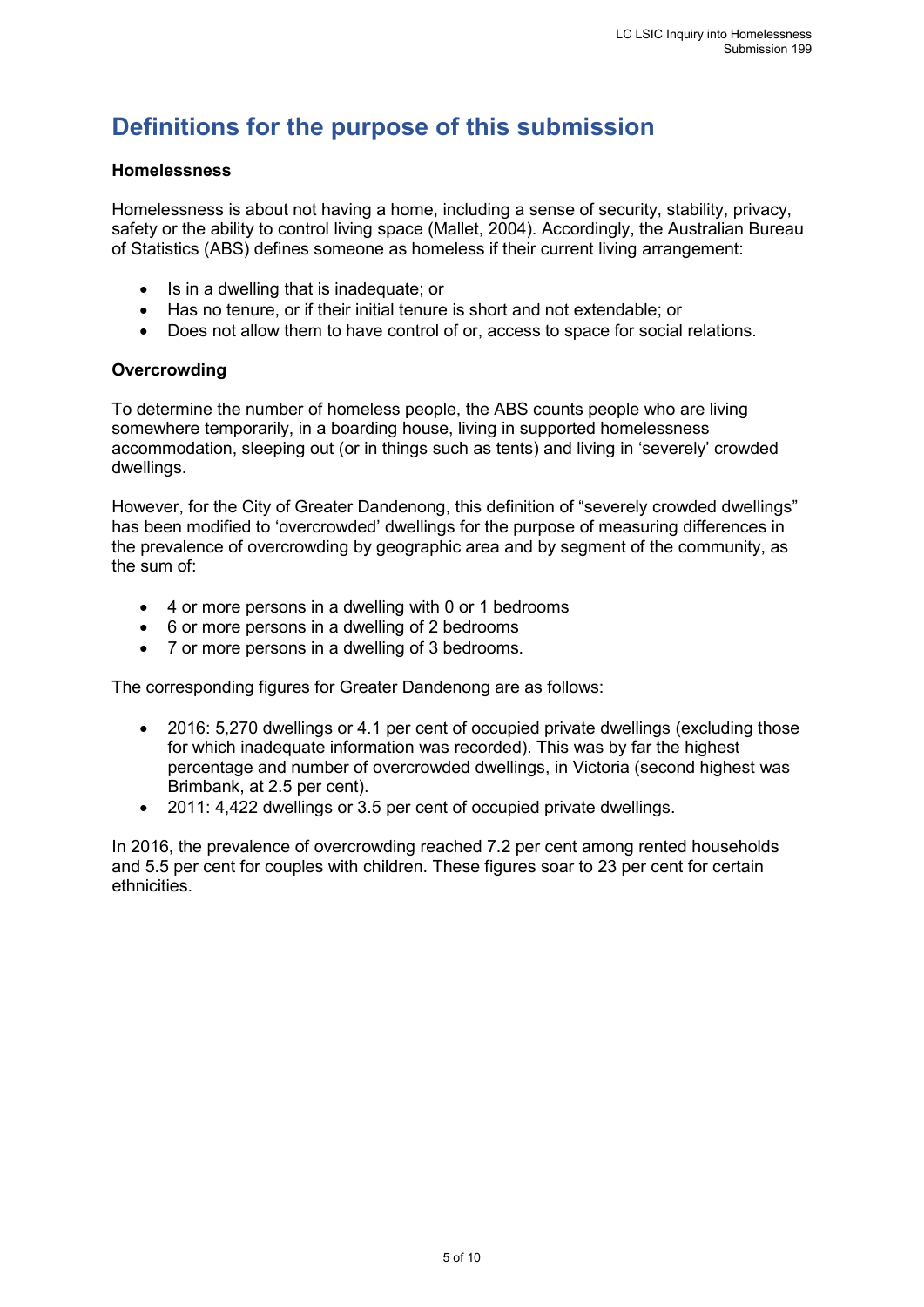# Scale and nature of homelessness in Greater Dandenong social conditions impacting on homelessness

Homelessness in Greater Dandenong is different to the homelessness witnessed in Melbourne's Central Business District (CBD), inner cities or along coastal suburbs. This is because Greater Dandenong is a community of marked cultural diversity and ongoing migrant settlement which faces the challenges of low-income levels, high unemployment, unfavourable educational outcomes, a substantial rate of refugee settlement, lower levels of mental and physical health than the Victorian average, and elevated crime rates.

This municipality is the most multicultural and diverse in Australia with residents from 157 birthplaces and 64 per cent of its population born overseas. Over 200 languages and dialects are spoken within the municipality with languages other than English spoken by over two-thirds (70 per cent) of its residents – the highest level in Victoria. A significant portion of the residents are recent migrants, refugees and people seeking asylum.

The population cohorts most at risk of homelessness in Australia have been identified as disengaged youth, recent migrants including refugees and people seeking asylum (who are collectively referred to as Culturally and Linguistically Diverse, i.e., CALD population), singleparent households, people living in rent-related poverty, Aboriginal and Torres Strait Islander people, women over the age of 55, unemployed residents and low-income households, women and children escaping family violence, LGBTIQ young people, people with disabilities, people with mental health problems, and older people living on a pension.

These population cohorts, with or without intersectional disadvantages, account for approximately two-fifths of Greater Dandenong's population. Their circumstances place many at risk of housing-related financial stress or homelessness. The information presented below describes the scale and nature of homelessness in this community.

#### Homelessness

Based on the ABS definition, 1,942 persons in Greater Dandenong were homeless in 2016, accounting for 1.2 per cent of its population– nearly three times the Victorian average of 0.42 per cent. Council's own analysis of overcrowded dwellings reveals there are approximately 17,000 people at-risk of homelessness or seeking some form of homelessness support to address or prevent homelessness. These figures are supported by the data from specialist homelessness services.

### **Overcrowding**

In 2016, 4.1 per cent of private dwellings in Greater Dandenong, numbering 5,720 homes, were overcrowded – the highest proportion in metropolitan Melbourne. Residents in rented accommodation were most at risk of overcrowding, with 7.2 per cent living in overcrowded conditions, compared with 2.2 per cent of those in dwellings owned or being purchased by their occupants.

#### Population and demographic profile

Based on the 2016 Census, the population of the municipality in 2019 is approximately 174,000. The population spread adjusted to 2019 figures, is presented in the table below: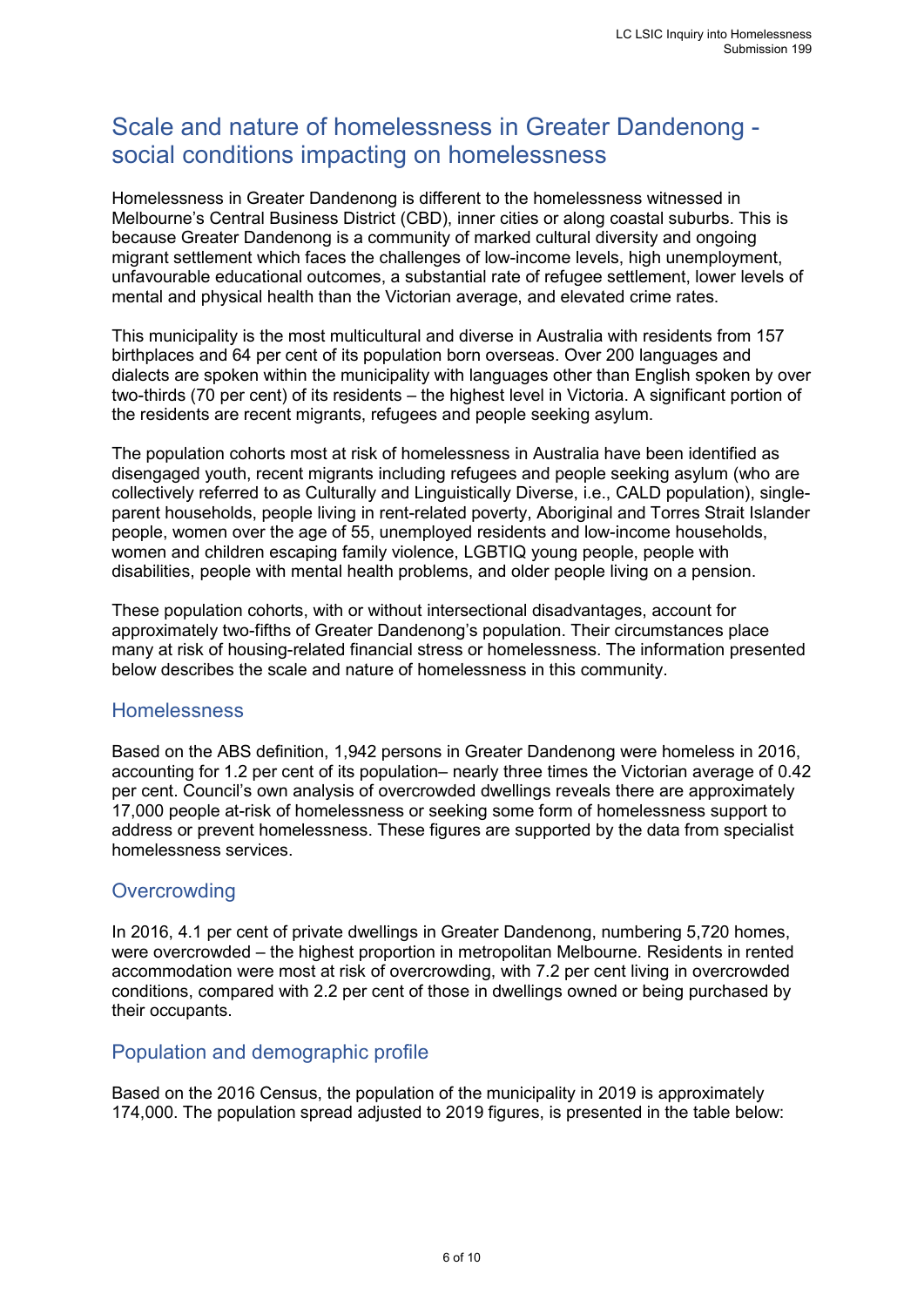| Age range | Number  | Per cent of total population |
|-----------|---------|------------------------------|
| $0 - 14$  | 32,000  | 18.4 per cent                |
| $15 - 24$ | 22,000  | 12.6 per cent                |
| 25-64     | 95,000  | 54.6 per cent                |
| $65+$     | 25,000  | 14.4 per cent                |
| Total     | 174,000 | 100 per cent                 |

#### **Table: Population distribution in Greater Dandenong**

In the year 2016-17, 1,806 migrants settled in Greater Dandenong, the fourth highest number in Victoria. In addition, the Commonwealth Government reports that in 2019, there were nearly 1,303 people seeking asylum in this municipality, representing the highest number in any Victorian municipality and accounting for 22 per cent of all people seeking asylum in Victoria. The Federal Government cuts to the Status Resolution Support Services allowance to the people seeking asylum from June 2018 has further exacerbated poverty and destitution among this cohort.

#### **Older population**

The number of people aged over the age of 65 years in Greater Dandenong is similar to the Australian population of 15 per cent. Nationally these figures are expected to rise to 21-23 per cent by 2066. However, for Greater Dandenong, this cohort will cross the 20 per cent mark by 2030.

Older residents in Greater Dandenong receive relatively low incomes and exhibit a high level of dependence upon rental accommodation, exposing many to the risk of homelessness.

In 2016, the median income of residents aged 60-64 was \$416 – 67 per cent of the Victorian level of \$618. Among residents aged 65 years or more, 71 per cent were dependent upon the aged pension in 2019, compared to 59 per cent across Victoria.

At the time of the 2016 Census, 16 per cent of residents aged 65 years or more were living in rented accommodation, compared with 11 per cent of older people across Victoria.

#### **Young people**

Greater Dandenong's current population of young people aged between 15-24 years is 22,000 and is expected to grow by 50 per cent by 2030.

Educational and employment outcomes are relatively unfavourable among young people in Greater Dandenong. The current youth population, of 20,000 15 to 24 year-olds, is expected to grow by 50 per cent by 2030. Over 17 per cent of these young people are disengaged neither enrolled in school nor employed - the second highest level in metropolitan Melbourne, and substantially more than the corresponding metropolitan figure, of 10 per cent.

In 2017, 16 per cent of year 9 pupils in Greater Dandenong did not meet national literacy benchmarks – the third highest level in Victoria and twice the Victorian level of 8 per cent. In 2016, 13 percent of 20-24 year-olds had left school before year 11, compared with 8.3 per cent across metropolitan Melbourne.

#### **Aboriginal and Torres Strait Islander people**

In 2016, nearly two-thirds (63 per cent) of Aboriginal and Torres Strait Islander families with children in Greater Dandenong were one-parent families – more than twice the level of 27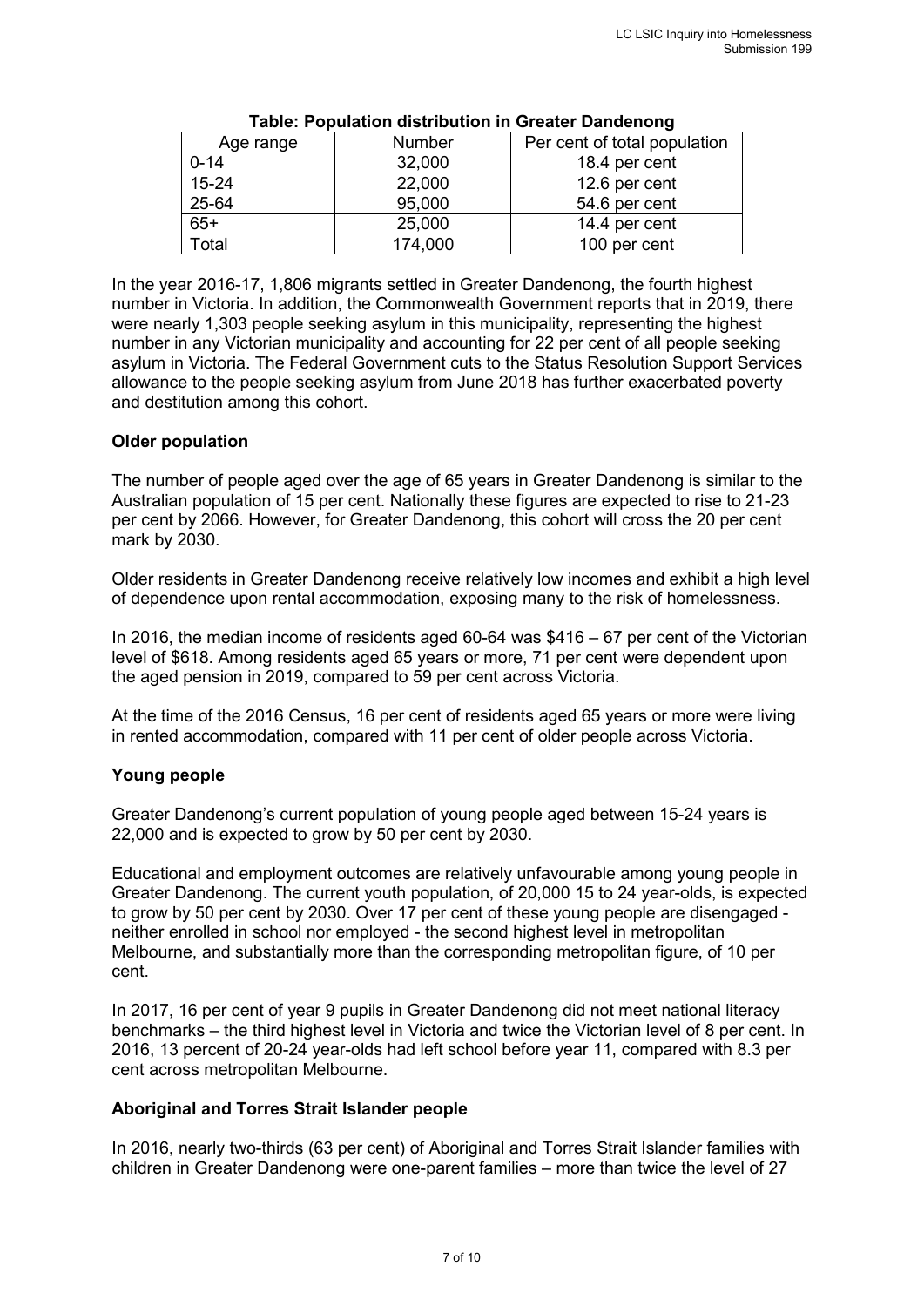per cent among the general population. Fifty per cent of indigenous residents of Greater Dandenong, aged 15 or more, had left school before year 11, compared with 34 per cent of other residents. Their unemployment rate stood at 22 per cent in 2016, significantly higher than the corresponding level of 10 per cent among the general population at this time.

### Social and economic vulnerabilities

People experiencing homelessness, and those at risk of homelessness, are among Australia's most socially and economically disadvantaged. Homeless people become further marginalised because of prevalent social stigma associated with homelessness. This is often demonstrated by a narrative which often incorrectly conflates anti-social behaviour with homelessness.

#### **Housing tenure**

In 2016, over half (54 per cent) of private dwellings in Greater Dandenong were owned or being purchased by their occupants – a decline from 65 per cent in 2011. Home ownership levels are lowest among recent settlers.

#### **Housing costs**

In the past two decades, the cost of housing for local residents has surpassed growth in incomes. The median cost of houses in Greater Dandenong rose from 3.2 years of average median household income in 1996, to 8.1 years in 2016. Meantime, the proportion of rental properties affordable to Centrelink recipients in Greater Dandenong has plunged from 83 per cent in 2001, to 4.9 per cent by 2019.

#### **Incomes**

In 2016, median individual weekly gross individual incomes in Greater Dandenong stood at \$476, 71 per cent of the metropolitan average, and the lowest level in Melbourne.

In 2016, 31 per cent of families with children in Greater Dandenong had no parent in paid employment – the highest level in metropolitan Melbourne and substantially more than the State level of 19 per cent.

#### **Unemployment**

Unemployment rates in Greater Dandenong reached 10 per cent in 2018 - the highest level in Victoria and nearly twice the metropolitan average of 5.6 per cent.

#### **Family violence**

In 2018-19, the rate of police-recorded incidents of alleged violence within families was 20 per cent higher than the metropolitan level and the third highest in Melbourne.

Family violence makes a substantial contribution to the risk and prevalence of homelessness in this municipality. Of the 3,000 requests for assistance from specialist homelessness services in Greater Dandenong in 2018-19, 57 per cent involved females, of whom, nearly half (43%) cited family violence as their reason for seeking assistance. <sup>4</sup>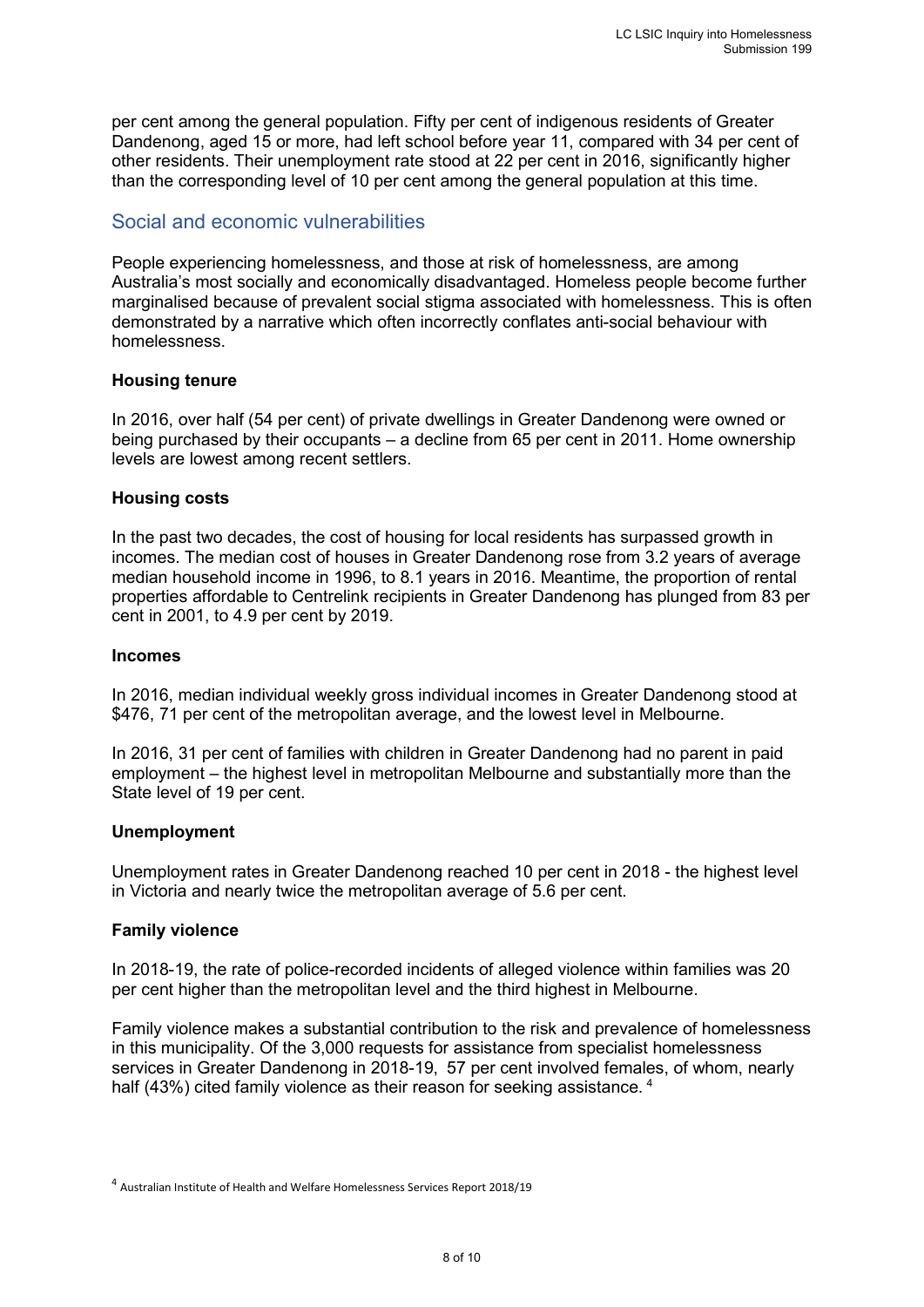#### **Rent-related financial stress**

The Australian private rental sector (PRS) swelled by 38 per cent over the period 2006– 2016, more than twice the rate of household growth. Moreover, on present policy and market settings, this growth is expected to continue in the future.<sup>5</sup>

Findings from the 2016 Census reveal that 38 per cent of renting households in Greater Dandenong faced poverty after paying their rent, the second highest level in Victoria. Just over half (55 per cent) of lone person households and 59 per cent of renting one-parent families were living in rent-related poverty.

#### **Fluency and literacy in English**

In 2016, approximately one in five residents, that is, 25,500 people or 18 per cent of the population had limited fluency in spoken English. This is four times the metropolitan level of 4 per cent, and the highest level in Victoria. An estimated 26 per cent of residents have very limited English literacy. Limited English fluency and literacy raises the prospect of unemployment for such residents leading to social isolation and further socio-economic disadvantage.

#### **Mental health**

The 2017 Victorian Population Health Survey recorded that 22 per cent of Greater Dandenong residents were experiencing 'high' or 'very high' levels of psychological distress the fourth highest rate in Victoria and substantially higher than the State average of 15 per cent.

The 2015 VicHealth Indicators Survey measured 'wellbeing' through responses to questions about standard of living, achievements in life, community connection, personal relationships, safety and future security. The result for Greater Dandenong residents was the third lowest level in Victoria. Personal resilience was also measured in the survey, with residents scoring at 5.5 out of 10 – the lowest score in the State.

#### **Disability**

Adjusted for differences in age structure among Victorian municipalities, the disability rate in Greater Dandenong in 2016 was 7.2 per cent, which was the seventh highest in the state, and substantially higher than the corresponding Victorian rate of 5.6 per cent. There are very few crisis and transitional accommodation options for people with physical disabilities.